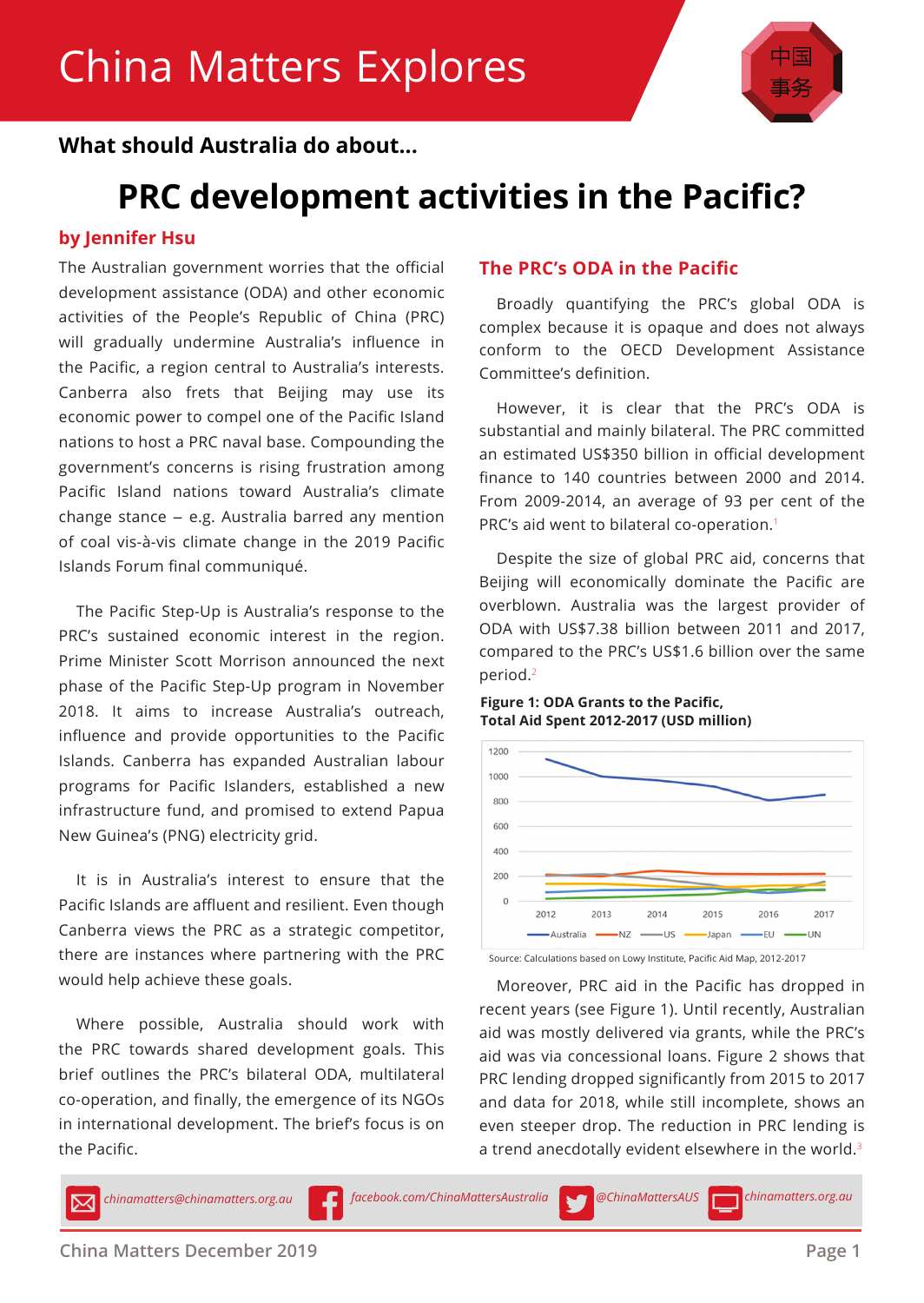# China Matters Explores



#### **Figure 2: Government Loans to the Pacific, Total Aid Spent, 2012-2018 (USD million)**



N.B. Data for 2018 is incomplete, but indicates a downwards trend in PRC ODA loans

With PRC lending declining, debt diplomacy concerns in the Pacific Islands are premature. Research from the Lowy Institute and the Australian National University indicates that only a handful of countries in the Pacific with PRC loans also have high levels of debt distress. Tonga, Samoa and Vanuatu are the three small Pacific economies that appear to be among those most heavily indebted to the PRC, regionally and globally.<sup>4</sup>

 Australia recently promised to loan AU\$440 million to PNG to assist with its budgetary issues. While yet to materialise, the PRC pledged US\$3.9 billion in loans to PNG in 2017.

Developmental and infrastructural challenges in the Pacific are immense. Traditionally, Australia and other Western donors have been reluctant to fund infrastructure and instead focused on civil society and governance. The Australian government is trying to change this. In 2018, it established the \$2 billion Australian Infrastructure Financing Facility for the Pacific (AIFFP). The AIFFP is still in its early stages and it is unclear whether it will effectively build infrastructure.

Compared to Australia, a greater share of the PRC's ODA in the Pacific has gone towards infrastructure. One Pacific Island official told the author she appreciates the PRC's commitment to infrastructure but welcomes Australian building standards. In addition to the AIFFP, Australia could begin to promote better construction standards across the Pacific with the trilateral Blue Dot Network and involve the US and Japan.

The PRC government recognises problems in its ODA, for example concerns about the quality of PRC-built infrastructure and the corporate social responsibility of PRC firms. Moreover, projects tend to rely on PRC materials and labour, although in some cases, a shortage of skilled workers in the recipient country necessitates the use of PRC labour. ExxonMobil also imports foreign workers due to skill shortages in PNG.<sup>5</sup> Nonetheless, Pacific nations, such as Fiji, welcome the PRC's infrastructure funding.<sup>6</sup>

The PRC government is trying to tackle the weaknesses in its development programs. It established the China International Development Cooperation Agency (CIDCA), a bilateral aid agency with vice-ministerial level status. The centralisation of most of the PRC's development assistance may improve planning and co-ordination. A debt sustainability report issued by the PRC government states that the PRC seeks to strike a "balance between meeting financing demands, sustainable development and debt sustainability" for recipient countries.<sup>7</sup>

#### **The PRC's multilateral co-operation**

The Asian Investment Infrastructure Bank (AIIB), which the PRC created in 2015, exemplifies Australia and the PRC's ability to collaborate even when bilateral relations are tense. Both the PRC and Australia are founding members of the AIIB. The multilateral development bank (MDB) solely focuses on infrastructure; loans are extended at commercial interest rates; the PRC has the largest vote share of 26.6 per cent, giving it effective veto power. However, most of the AIIB's projects are co-financed with established MDBs – 17 of the 25 projects as of mid-2018 – where the rules of the partner MDBs govern. $8$ 

The PRC has in certain cases agreed to co-operate trilaterally in the Pacific. The PRC-New Zealand-Cook Islands Water Partnership launched in 2014 is purported to be the PRC's first trilateral development partnership with a traditional donor.<sup>9</sup> The project upgraded Rarotonga's water supply network. New Zealand contributed to the grant element of the loan, and the PRC provided the concessional loan element and the technical expertise. Given this is an area where both the PRC and New Zealand have experience, it presented a relatively low risk entry for all parties.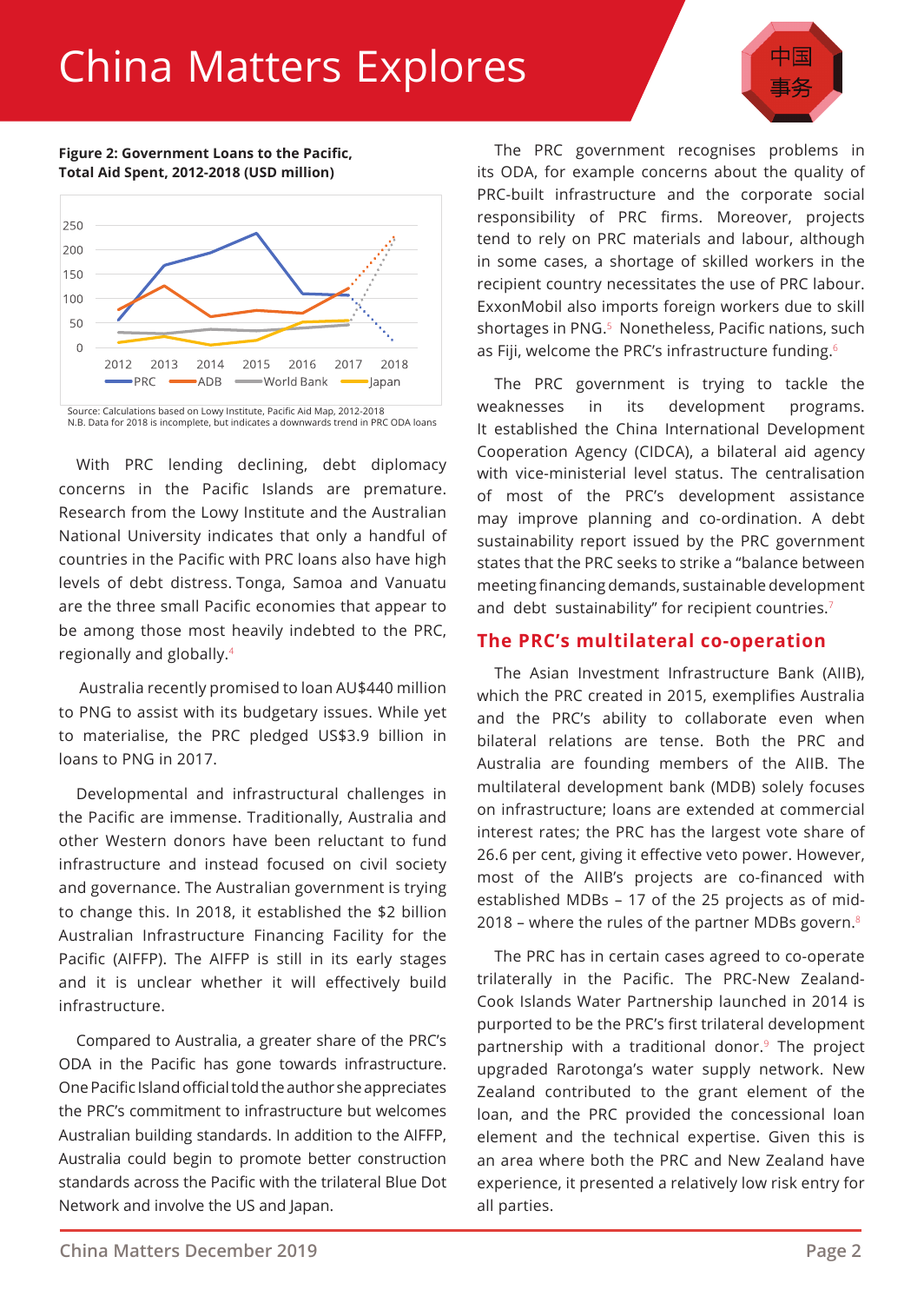# China Matters Explores

Similar co-operation between Australia, the PRC and PNG in malaria control since 2016 demonstrates the possibilities of trilateralism which serves Australia's interests. The trilateral partnerships were initiated by the Cook Islands and PNG respectively. The Australia-PNG-PRC malaria program's 2018 mid-term review states the project is "a successful model of trilateral development cooperation … the trilateral project has demonstrated the additional value made possible when these two donors [Australia and the PRC] work together in partnership with the PNG government. There would be merit in further application of this model."<sup>10</sup>

Collaboration on health can improve life expectancy and reduce aid duplication. The Australia-PNG-PRC malaria trilateral model of co-operation can extend to treating non-communicable diseases (NCDs) e.g. diabetes and cardiovascular diseases. PNG's first NCDs national survey indicated 77.7 per cent of the population were at high risk.<sup>11</sup> The PRC is a potential partner because of its long experience with NCDs.

Trilateral co-operation is challenging but meaningful, even in small steps. It can benefit the region and is therefore in Australia's interests. The current modest examples of trilateral development co-operation in the Pacific suggests traditional donors are willing to partner with the PRC. In the future, some of the opportunities could involve PRC NGOs.

#### **Civil society**

The prevalence of natural disasters in the Pacific provides Australia an opportunity to work with the PRC government and NGOs in preparation, response and rebuilding efforts. This can occur simultaneously as Australia counters other PRC actions in the region.

NGOs in the PRC are different to NGOs in most liberal democracies because they do not operate completely without state guidance and oversight. Their international role is nascent but growing.

PRC NGOs are active in emergency humanitarian efforts. The experience of dealing with the aftermath of the 2008 Wenchuan earthquake enabled a learning process for NGOs, which proved useful when they responded to assistance requests after the 2015 Nepalese earthquake. The China Foundation for Poverty Alleviation, the Amity Foundation and the One Foundation were at the forefront of the PRC's international efforts. The Nepalese experience

offered PRC NGOs lessons in working with different international and Nepalese partners.<sup>12</sup>

PRC NGOs have started to call for PRC firms working abroad to integrate greater corporate social responsibility (CSR) into their operations. For example, the Beijing-based Global Environmental Institute (GEI) has partnered with PRC government departments to design and deliver workshops on CSR to help PRC firms comply with PRC environmental and social regulations and be socially responsible to host communities.<sup>13</sup> Furthermore, GEI works with the Burmese government and NGOs in the sustainable timber trade and mangrove conservation. PRC government data indicates that only 50 per cent of the companies surveyed, which operate in BRI countries, conduct a social impact assessment.<sup>14</sup> Clearly, there is space for PRC NGOs to engage with their international counterparts, including Australian NGOs, to meet development challenges.

Aside from the PRC's US\$100,000 donation to Vanuatu's 2015 Cyclone Pam relief efforts via the Red Cross Society of China, it is difficult to find PRC NGO activity in the Pacific. This is the moment for both the Australian government and Australian NGOs to explore collaborations in development and humanitarian aid with their PRC counterparts to positively impact regional development. Natural disaster risk management is a suitable area of collaboration. The Pacific Community's *Framework for Resilient Development in the Pacific* outlines guiding principles for various stakeholders, "which can reduce duplication and optimise use of limited resources and sharing of technical expertise."<sup>15</sup>

#### **Conclusion**

The Australian government and NGO community can fruitfully engage on certain issues with their PRC counterparts to try and meet development goals across the Pacific. Adopting the PRC competitor narrative is unhelpful to achieving development outcomes. Discussions with Australian international development NGO representatives indicate that there is genuine interest in potential collaboration with their PRC counterparts. Three areas where collaboration and possible impact can be made include: trilateral cooperation; engagement with PRC NGOs; and working with governments in the region to better negotiate bilateral finance with the PRC.